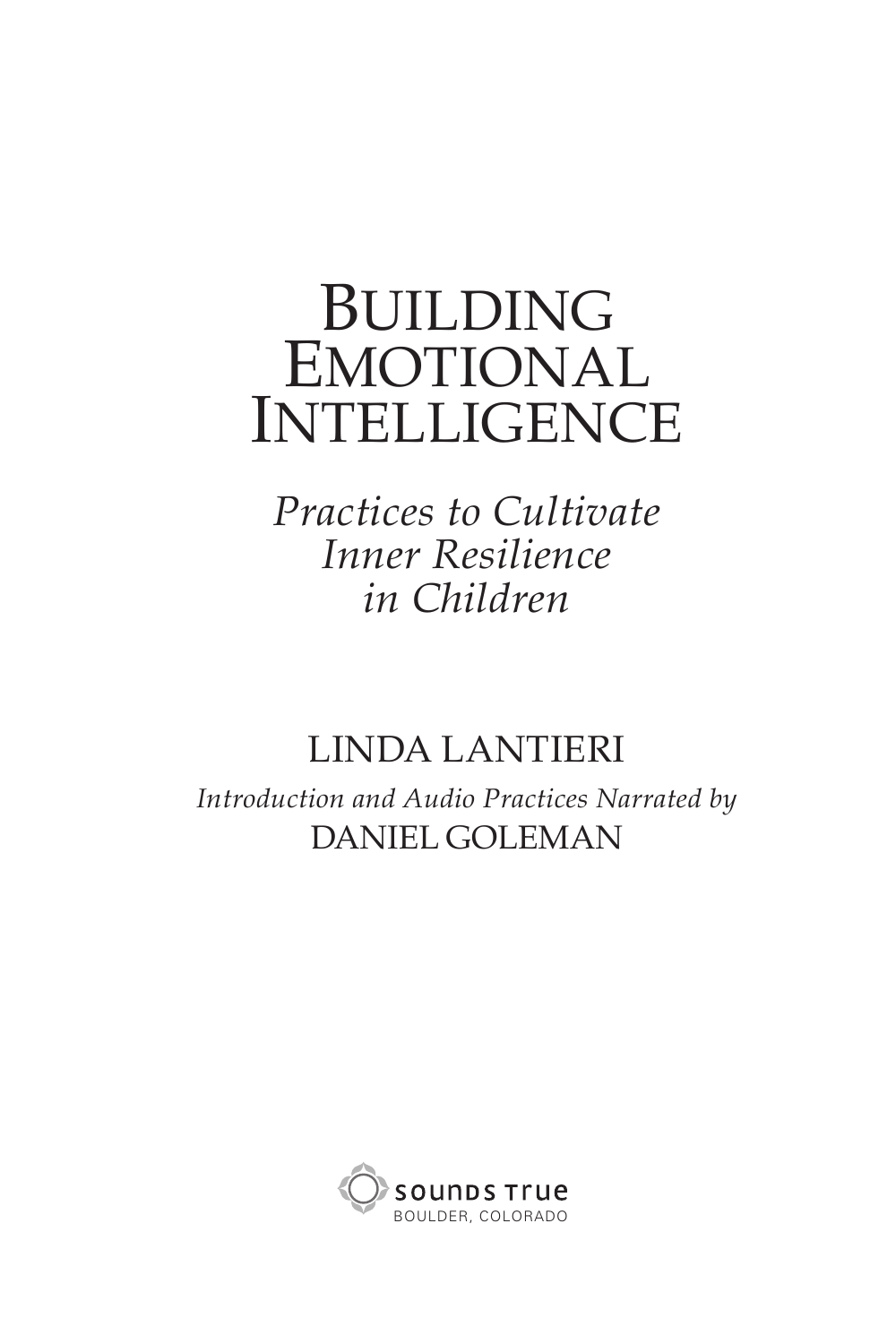#### CONTENTS

Introduction *by Daniel Goleman* 1

**CHAPTER 1** Building Inner Preparedness 5

**CHAPTER 2** Preparing to Teach Children Exercises to Calm the Body and Focus the Mind 21

**CHAPTER 3** Exercises to Calm the Body and Focus the Mind for Five- to Seven-Year-Olds 39

**CHAPTER 4** Exercises to Calm the Body and Focus the Mind for Eight- to Eleven-Year-Olds 65

**CHAPTER 5** Exercises to Calm the Body and Focus the Mind for Twelve-Year-Olds and Up 97

**CHAPTER 6** Preparing Children to Lead Us into the Twenty-First Century 135

> Acknowledgments 143

Materials Checklist 147

Resources for Further Explanation of the Topics Presented 149

> Notes 153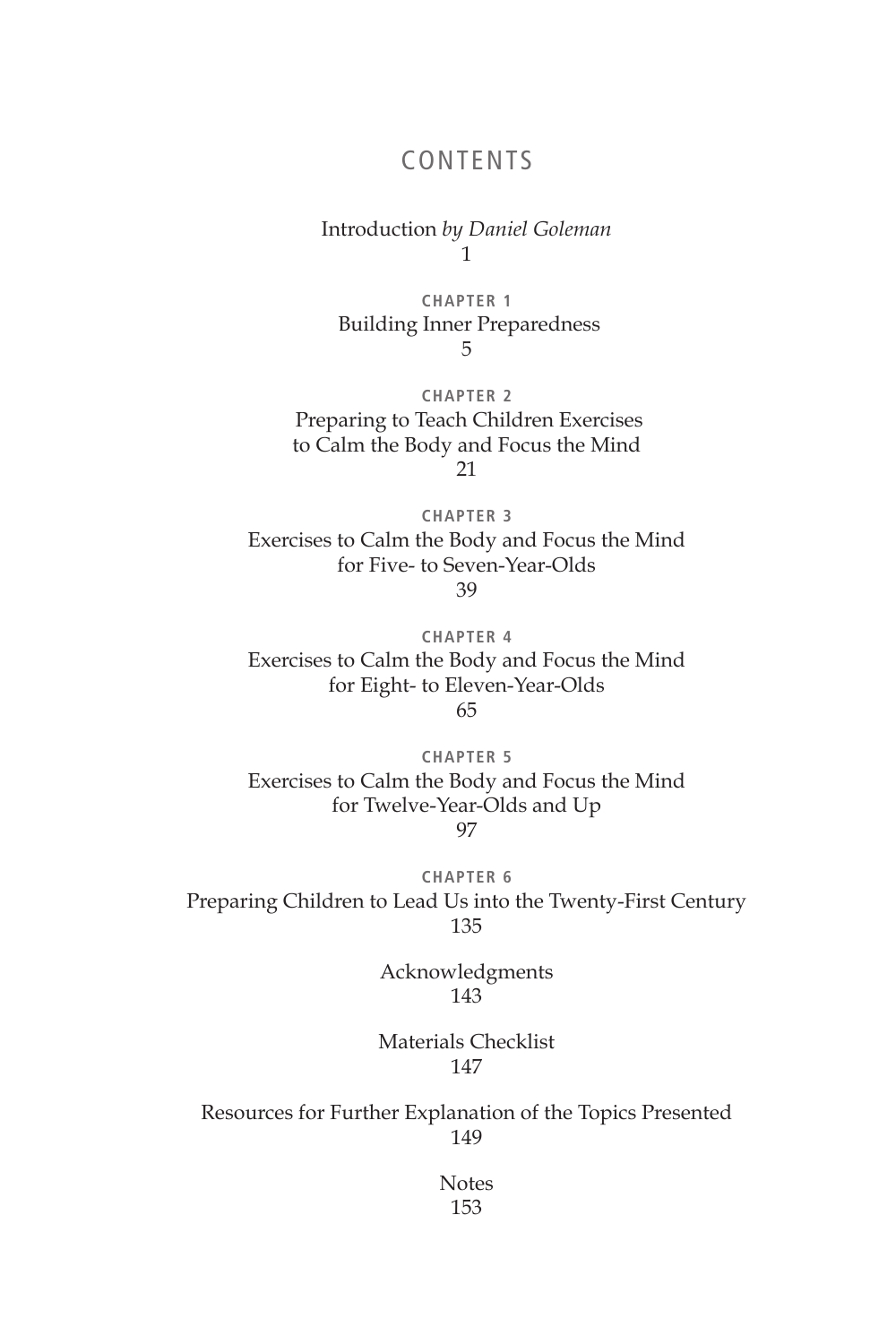# Introduction

 $\frac{200}{2000}$ 

BY DANIEL GOLEMAN

ecently I spoke with a mother about how her daughter was doing in school. "Well," she said, "she's good at math, better at English—but even better at emotional intelligence."

That was a conversation that could not have occurred just a while ago. It was 1993 when Linda Lantieri and I, along with a small group of like-minded colleagues, got together to establish the Collaborative for Academic, Social, and Emotional Learning (CASEL). Back then there were but a handful of programs that exemplified the best promise of "social emotional learning" (SEL), the systematic classroom teaching of emotional intelligence. These programs add to the regular school day a curriculum for handling life: improving self-awareness and confidence, managing disturbing emotions and impulses, increasing empathy and cooperation.

Linda was at the helm of one of those programs, Resolving Conflict Creatively, which had already found its way into hundreds of schools as a way to fight rising rates of violence. Many of the early social and emotional learning efforts in schools were developed to combat just such a challenge: teens' use of drugs and alcohol, dropouts, unwanted teen pregnancies, and other pitfalls of adolescence. When the W. T. Grant Foundation commissioned a study of all such programs to see what actually made some of them work (while others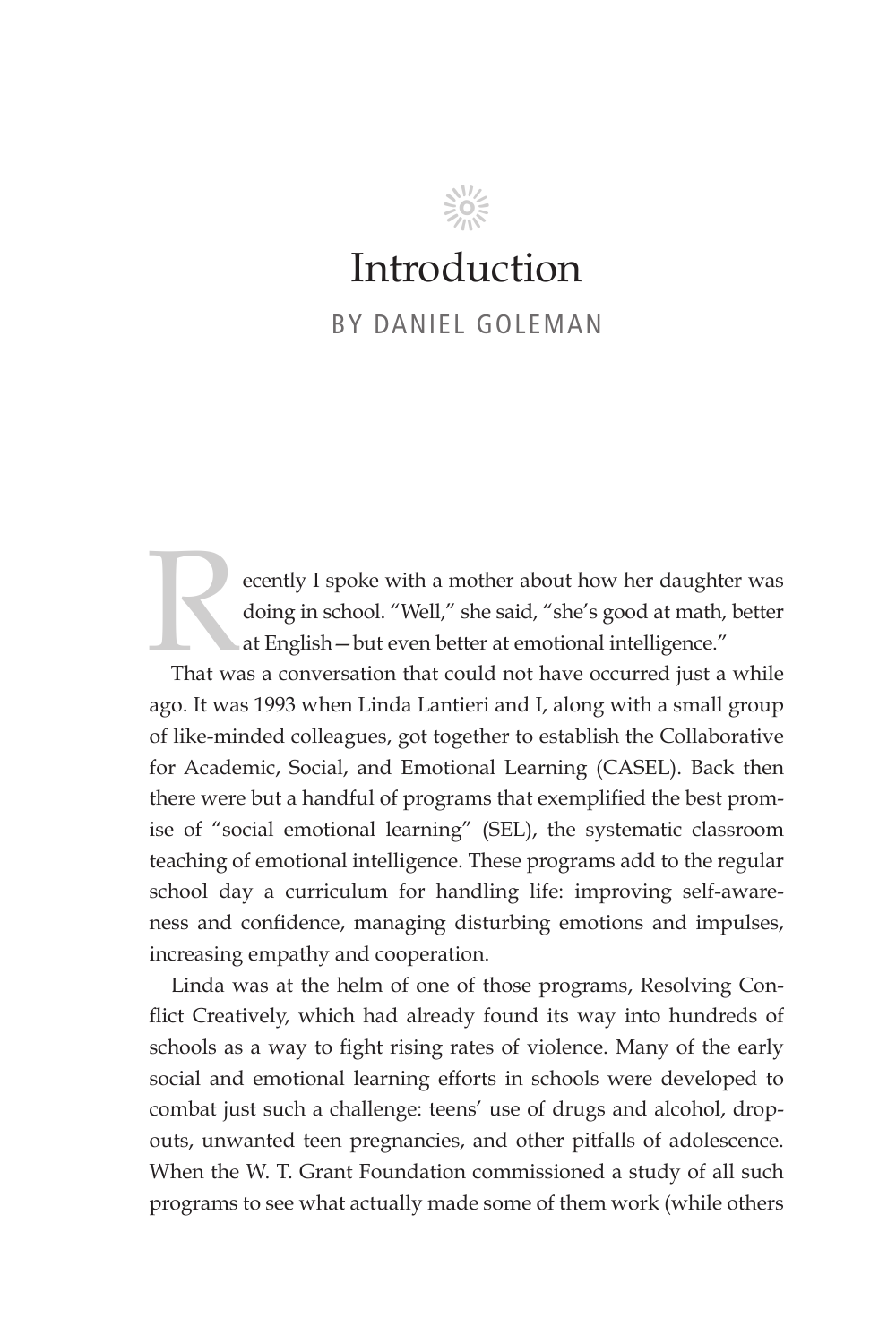did not), the teaching of social and emotional skills emerged among the crucial active ingredients.

Over the years since Linda and I first worked together, social and emotional learning has spread to tens of thousands of schools worldwide, and it continues to grow. Some of that growth was helped along by my 1995 book *Emotional Intelligence,* which argued that schools would better equip children for life if the curriculum included not just the academic basics, but also coaching in the basics of social and emotional competence. A heightened self-awareness, better ability to manage distressing emotions, increased sensitivity to how others feel, and managing relationships well are vital throughout life. But the foundation for these life competencies is laid in childhood.

Brain science tells us that a child's brain goes through major growth that does not end until the mid-twenties. Neuroplasticity, as scientists call it, means that the sculpting of the brain's circuitry during this period of brain growth depends to a great degree on what a child experiences day-to-day. During this window these environmental influences on brain growth are particularly powerful in shaping a child's social and emotional neural circuits. Children who are well nurtured and whose parents help them learn how to calm down when they are upset, for instance, seem to develop greater strength in the brain's circuits for managing distress; those whose parents neglect them will be more likely to act on aggressive impulses or have trouble calming down when they are upset.

Good parents are like good teachers. By offering a secure base, the caring adults in children's lives can create an environment that lets children's brains function at their best. That base becomes a safe haven, a zone of strength from which they can venture forth to explore, to master something new, to achieve. That secure base can become internalized when children are taught to better manage their anxiety and so more keenly focus their attention. This enhances their ability to reach an optimal zone for learning as well.

One way to ensure every child gets the best lessons of the heart is to make them part of the school day as well part of a child's home life. As I noted earlier, Linda and I are founding members of the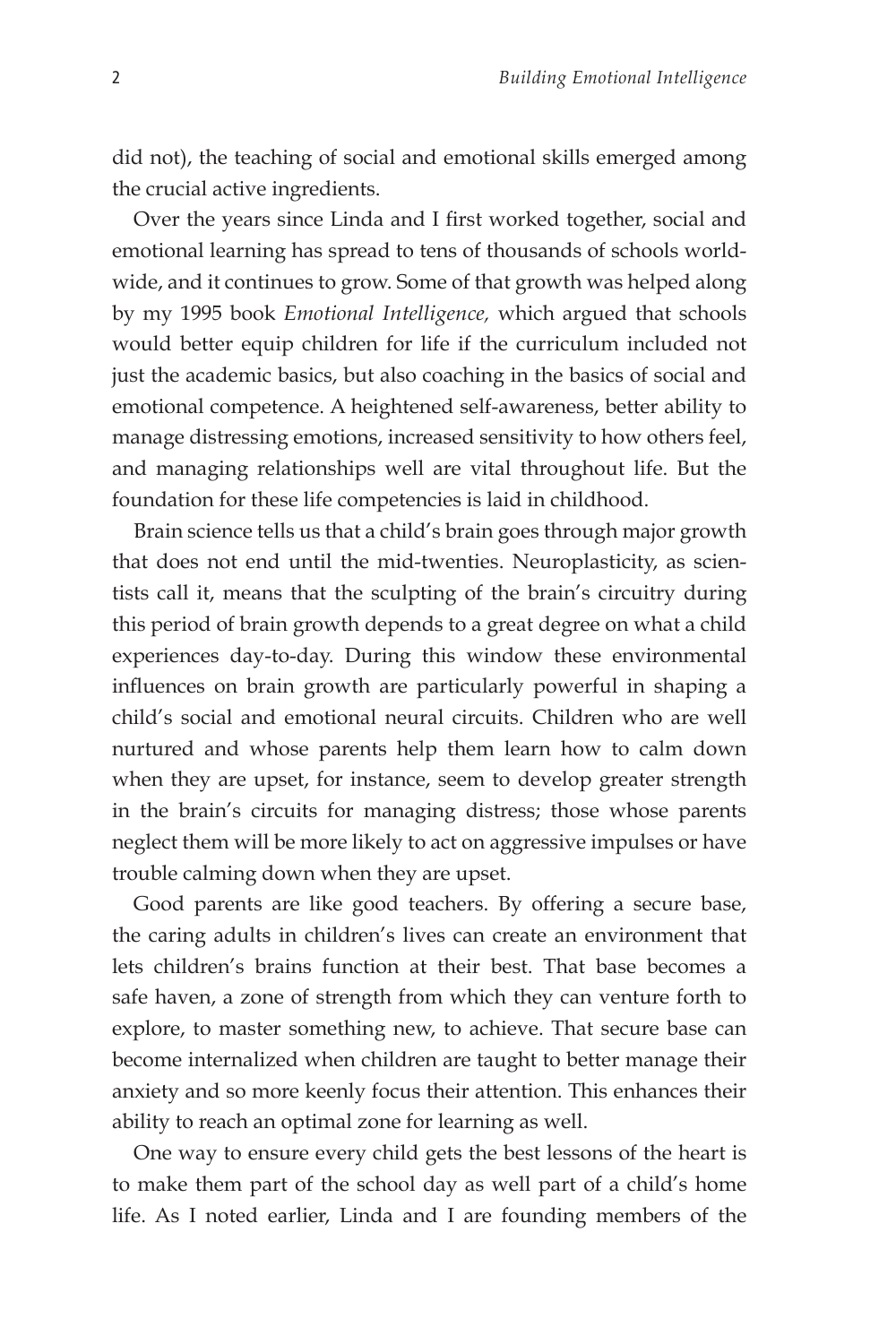Collaborative for Academic, Social, and Emotional Learning, an organization based at the University of Illinois at Chicago that has set standards for SEL and helped school systems around the world bring these programs into their curriculum. The best social and emotional learning programs in schools are designed to fit seamlessly into the standard school curriculum for children at every age.

The question is, does social and emotional learning make a difference in children's lives? Now we have the answer: a definitive meta-analysis of more than one hundred studies compared students who had SEL with those who did not. The data shows impressive improvements among the SEL students in their behavior in and out of the classroom. Students not only mastered abilities like calming down and getting along better, but they also learned more effectively; their grades improved, and their scores on academic achievement tests were a hefty fourteen percentile points higher than similar students who were not given such social and emotional learning programs.1 Helping children master their emotions and relationships makes them better learners.

Why helping children handle their inner world and relationships better boosts learning can be understood, too, in terms of the impact of SEL on children's developing neural circuitry. One area of the brain most shaped by experience during childhood is the prefrontal cortex, the brain's executive center. This area holds the circuits both for inhibiting disruptive emotional impulses and for paying attention for calming and focusing. When children do not have strategies for decreasing their anxiety, less attention is available to them to learn, solve problems, and grasp new ideas. A child, for example, who gets panicked by a pop quiz, will actually imprint that response rather than the details of any material in the quiz. Distress kills learning. Scientists now believe that improving attention and memory, along with freeing the mind from impulsivity and distress, puts a child's mind in the best zone for learning. And social and emotional learning does just that.

 Linda Lantieri has continued to be a pioneer in the movement to integrate social and emotional learning into schools throughout the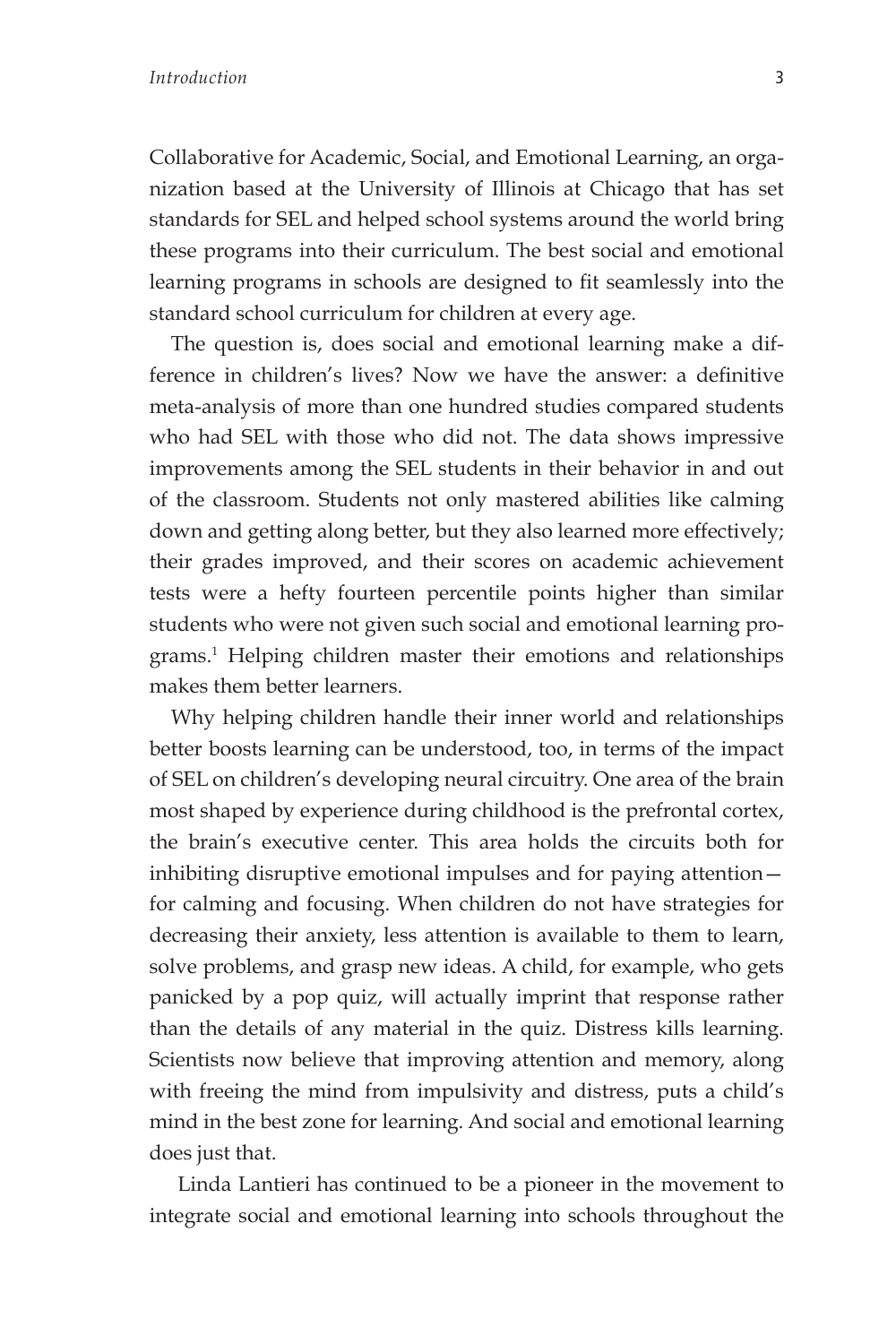world. Currently she has been facing one of education's greatest challenges: how to help children who have suffered a shock like the events of 9/11 become more resilient, so they can bounce back from trauma and get on with their lives and education. Working with children in the schools closest to the former World Trade Center, Linda has developed a curriculum that can help any child calm the body, quiet the mind, and pay better attention.

These are skills that all children need, not just in school, but throughout life. Parents and teachers tell children countless times to "calm down," or "pay attention." But the natural course of a child's development means that the brain's circuitry for calming and focusing is a work in progress: those neural systems are still growing. Yet we can help them along by giving children systematic lessons that will strengthen these budding capacities. That's what Linda has done in her state-of-the-art curriculum in the New York City Schools, and what she offers any family or classroom here in this book and CD set.

When Linda asked if I would narrate the instructional exercises that teach these skills, I jumped at the chance. I'm honored to once again be involved with Linda Lantieri's groundbreaking work, this time as the voice that narrates the instructional CDs. And I'm delighted by the thought of the many children whose lives will benefit from this practical wisdom.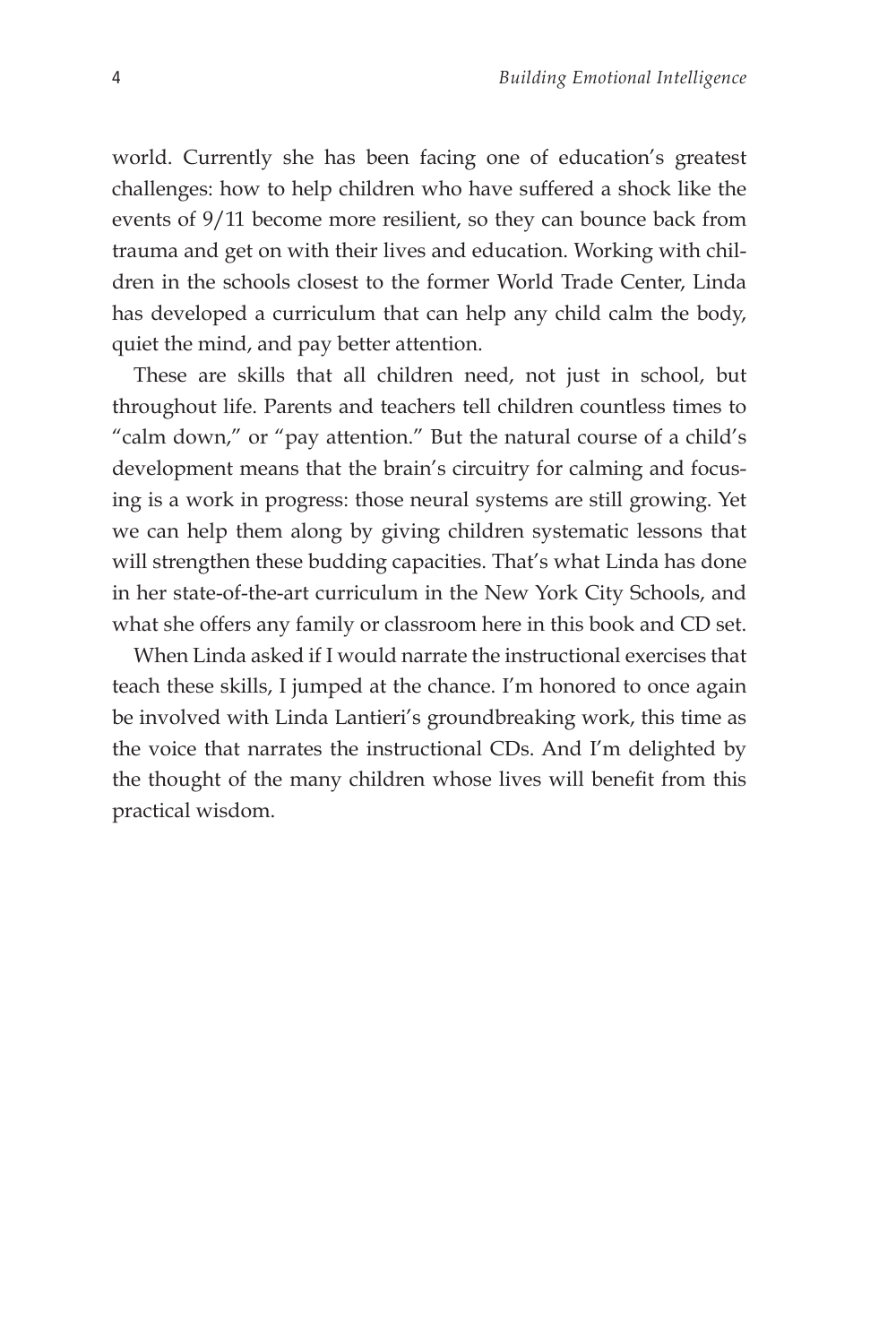### CHAPTER 1

 $\frac{5}{205}$ 

## Building Inner Preparedness

In downtown Manhattan on the morning of September 11, 2001, nobody could have predicted that within hours more than five thousand schoolchildren and two hundred teachers would be running for their lives. It was only the si n downtown Manhattan on the morning of September 11, 2001, nobody could have predicted that within hours more than five thousand schoolchildren and two hundred teachers would be classrooms were already well into their morning routines: unpacking book bags, saying hello to friends. In fact, when the first loud crash occurred, the sound didn't even seem that unfamiliar for New York City on a busy fall morning. Most teachers went on with their morning routines. Then there was the second sound that shook most of the buildings nearby and reverberated for blocks. And some saw what was happening right outside their classroom window. Principals and teachers started to get fragmented information as to what was happening. They soon realized that they were caught in the middle of an unimaginable event as thousands of children were anxiously looking to them to make sense out of what was happening.

Somehow the adults in charge knew that the only way they were going to be able to make the right decisions was to stay calm and help their children do the same. Most schools gathered their children in the gyms or cafeterias. They passed out crayons and paper to students who began to draw pictures of what they had already seen before the shades were drawn. They were drawing pictures of the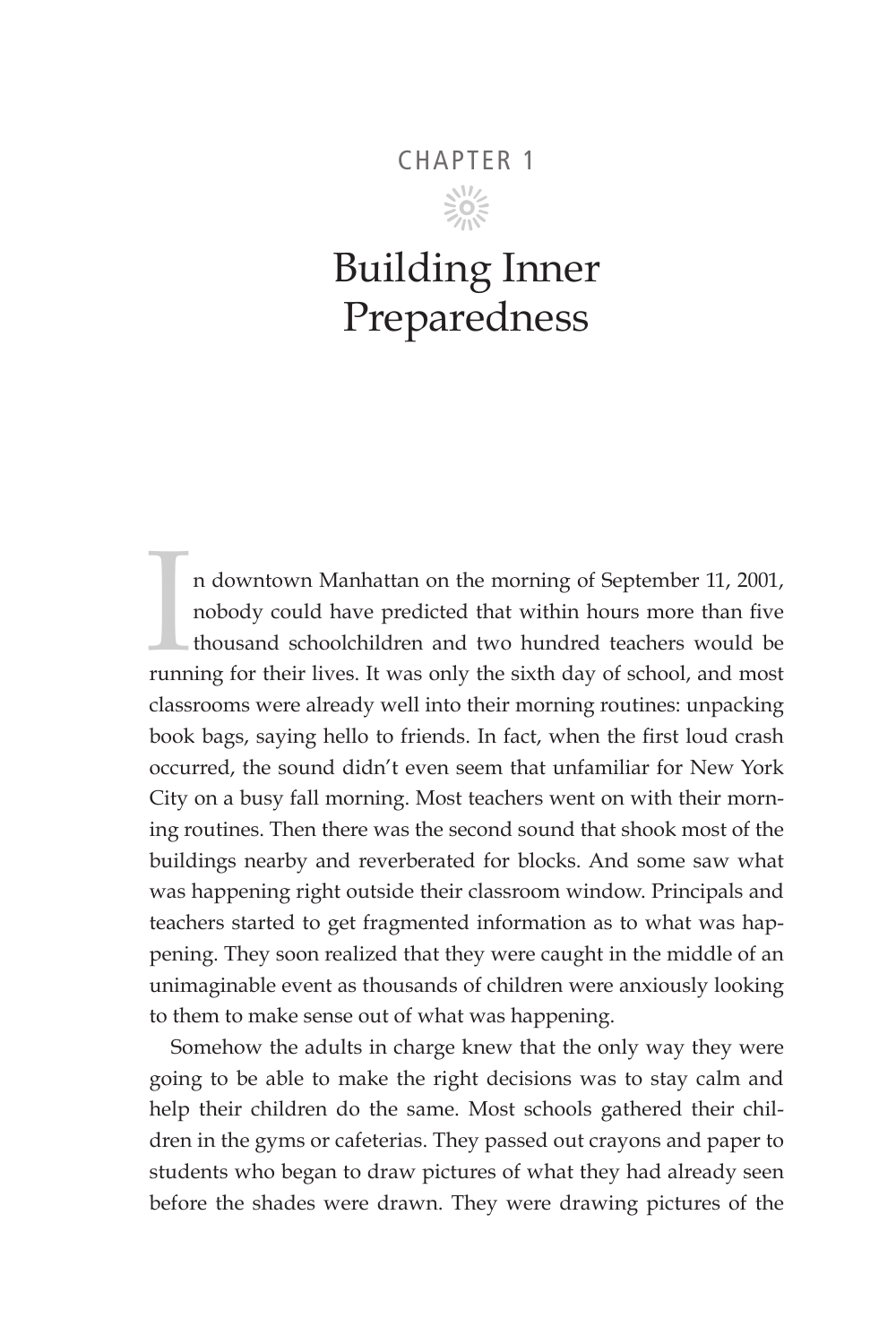twin towers with what they thought were birds and butterflies falling from the windows.

The adults had so little to go on in terms of what to do. Their supervisors were advising them to do various things before all communication was cut off. But those supervisors were more than a mile away and really couldn't imagine what these teachers and principals were seeing firsthand. In the midst of profound uncertainty and danger, these adults had to make the ultimate decision of their careers as educators: saving the children would have to mean evacuating the school and running to safety.

Once they got outside, many were engulfed in a black cloud of dust as children walked and ran hand-in-hand, with some teachers leading them in familiar chants and rhymes to take the children's minds off what they were seeing and hearing. Many of the women teachers took off their high heels in order to run faster. As one third-grade teacher said: "The two eight-year-olds who were holding my hands ran as fast as I could. I'm not sure what kept me going as I hurtled forward in that river of running. . . . I would remember a day or two later that a child said to me, 'Look! Even the dogs are scared.'"

Miraculously, though debris fell around them and confusion reigned, not a single student or teacher's life was lost. In that moment, the adults in children's lives accessed the inner wisdom, courage, and calm it took to successfully evacuate whole schools of young children safely. Children who saw unspeakable sights somehow managed to persevere on their long march to safety that day and, grappling to make meaning out of disaster, imagined that bodies falling from the twin towers were birds in flight.<sup>1</sup>

What got these remarkable adults and children through that day was not how well those children had performed on the last standardized test they took. That day, facing the deepest tests of life, the question of academic preparedness took a backseat to the question of inner preparedness. Somehow enough principals, teachers, and students had the inner resources to connect to their deeper wisdom. In the midst of the devastation around them, they were able to remain calm and balanced. It was from such an internal state of relaxed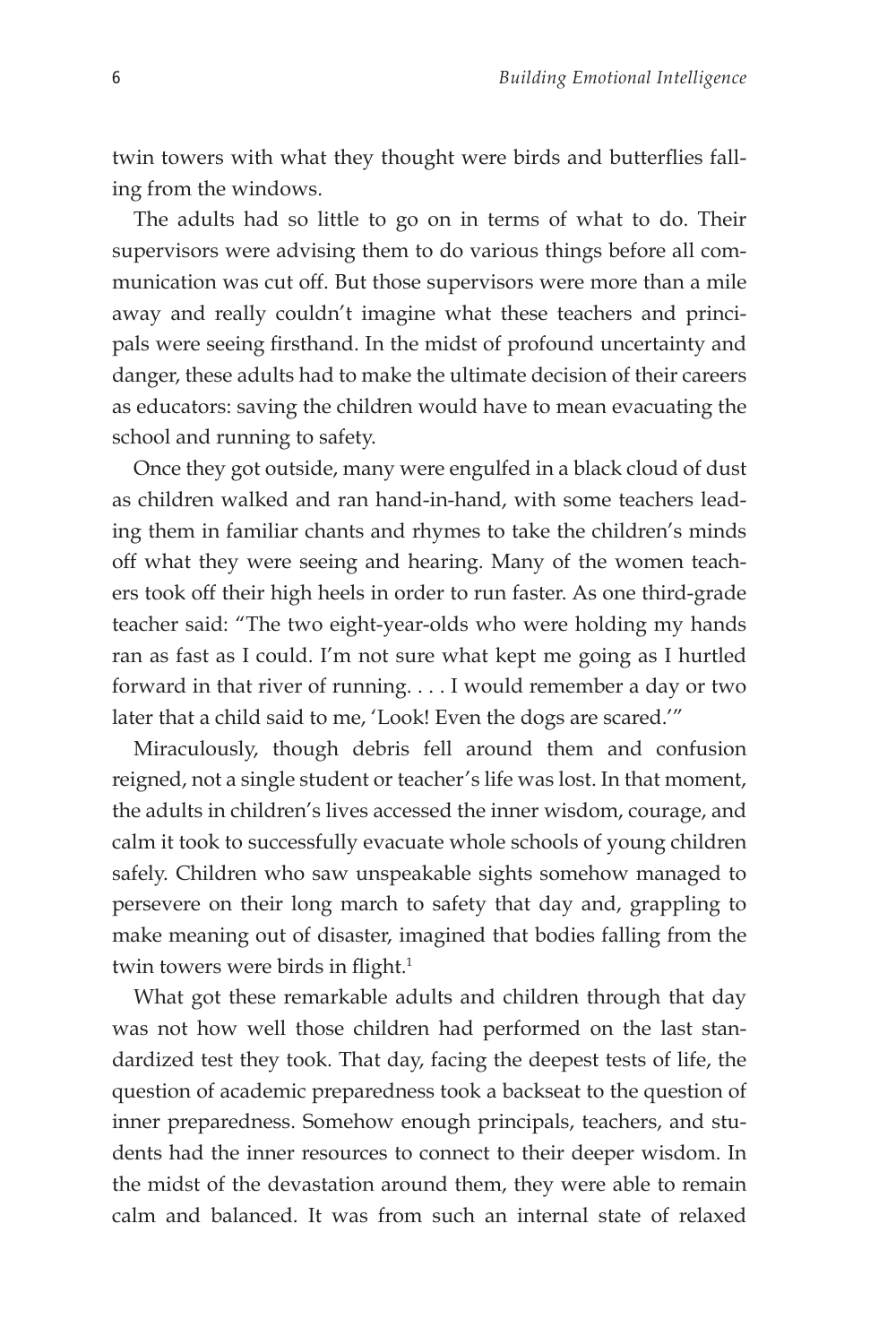alertness that they were able to make the right decisions that would lead them all to safety.

Having been in Manhattan on that day and being among those who came to support the teachers and students of Ground Zero, I had some profound realizations. I became more deeply aware that the real tests of life can come a child's way at any moment, and that we as adults cannot protect our children from circumstances beyond our control. The question instead has become how to equip children with the inner strength they need to meet both the intense challenges and the great opportunities that come their way. Can we, in fact, cultivate the "ways of being" that helped both students and teachers at Ground Zero maintain calm and balance in the midst of such profound uncertainty and unknowing?

While certainly it could be argued that the teachers and children that day exhibited the inner resources they needed, what would it take to refill the well from which they had drawn so deeply? As the modern stresses of today's childhood accumulate in children, how can we cultivate the habits of mind, body, and heart it will take to continually relieve the pressure?

As children in the schools at Ground Zero reflected on their year in late June 2002, one young boy in an elementary school a block from the former World Trade Center looked at his teacher straight in the eye and said, "I'll never forget that on that day you held my hand, and you didn't let go." Those of us who are raising our children have to remember how important it is to nurture our own inner lives so that we can offer our children the kinds of support they need to develop their inner strength. We must not let go until we have helped our children feel that inner security.

#### **WHAT THIS GUIDE IS ABOUT**

Since September 11, 2001, I have been involved in equipping thousands of children and adults with the skills and strategies that help them quiet their minds, calm their bodies, and identify and manage their emotions more effectively. As founder and director of the Inner Resilience Program, I have seen that the capacity to be more in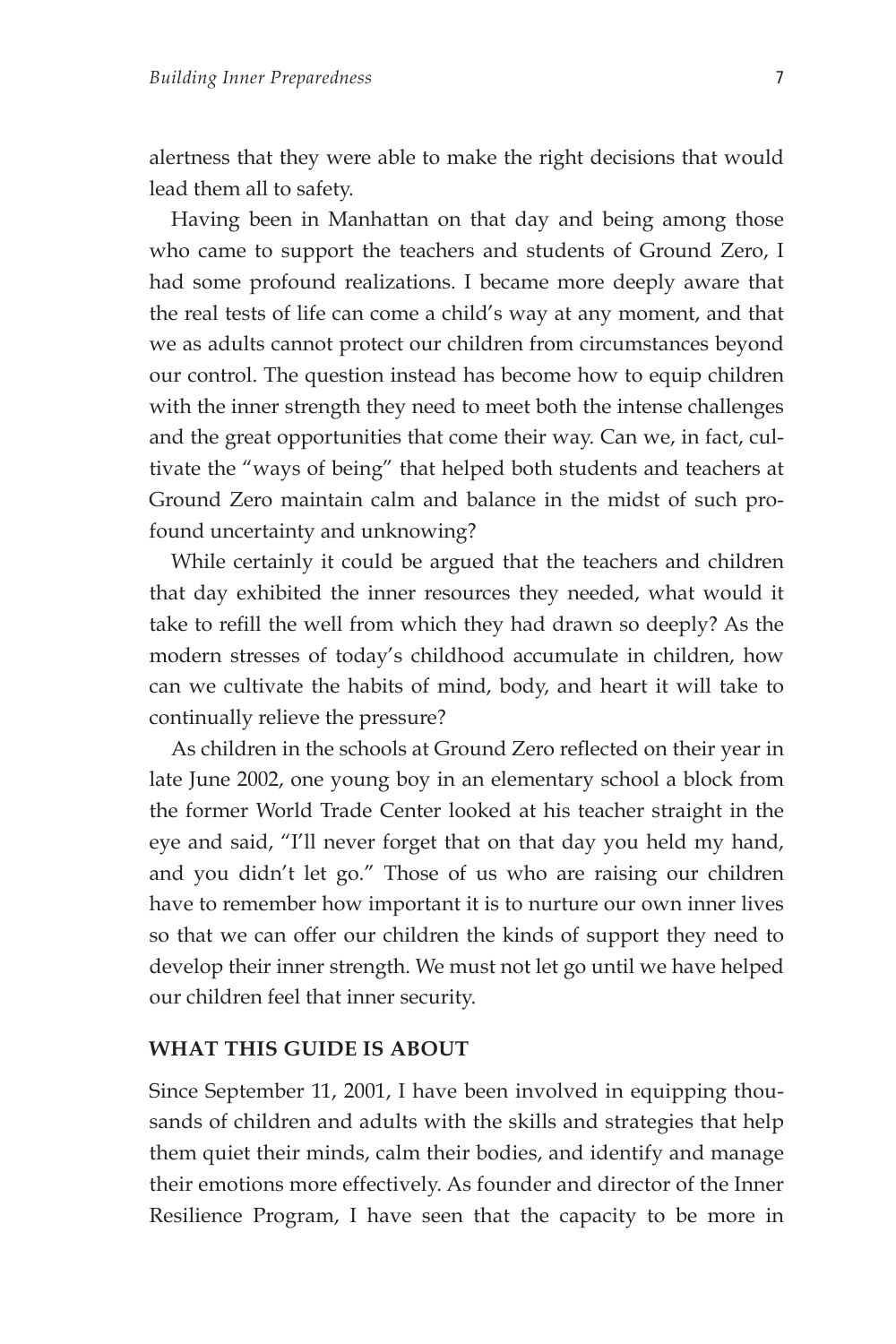control of one's thoughts, emotions, and physiology can form a sort of internal armor that gives children the inner preparedness they need to face the challenges and opportunities of life.

This book offers some practical ideas and strategies for both you and the children in your care to develop the ability to appreciate silence and stillness by taking regular moments of quiet time together, and to become more skillful in managing stress. It presents an opportunity for you to give your family a scheduled time to bring balance, replenishment, and calmness into your lives. Patrice Thomas, in her book *The Power of Relaxation,* writes about a designated quiet time with children as "heart and soul time."2 You can decide what you want to call it and even involve children in choosing a name.

The important point is that you are deciding to have this regular "heart and soul time" as a part of your family's routine. Secondly, in using the CD and accompanying material, you are providing the opportunity to develop some concrete skills in cultivating both your and your child's inner strength and emotional intelligence.

Depending on the age of your child (or children), this journey will be different. Young children, for example, still have a great capacity to access the inner dimensions you will explore here. They still have the ability to see beneath the surface of things. They are full of wonder and awe and can play creatively. Sometimes they can sense things that adults often take time to perceive or know. For example, young children are able to make quick intuitive decisions about whom they will be friendly with. However, when this aspect of a child is not affirmed and noticed, it becomes hidden and repressed. As a result, young children can lose touch with a part of themselves that is already quite well developed.

Sadly, as children move through their childhood, they often receive messages—spoken and unspoken—that the extraordinary experiences of their inner lives are not honored as part of their reality. They begin to think that they can't possibly know something intuitively or have deep compassion for someone, because they just aren't old enough. As children grow up, the more repressed, forgotten, and locked within themselves the awareness of their inner life becomes.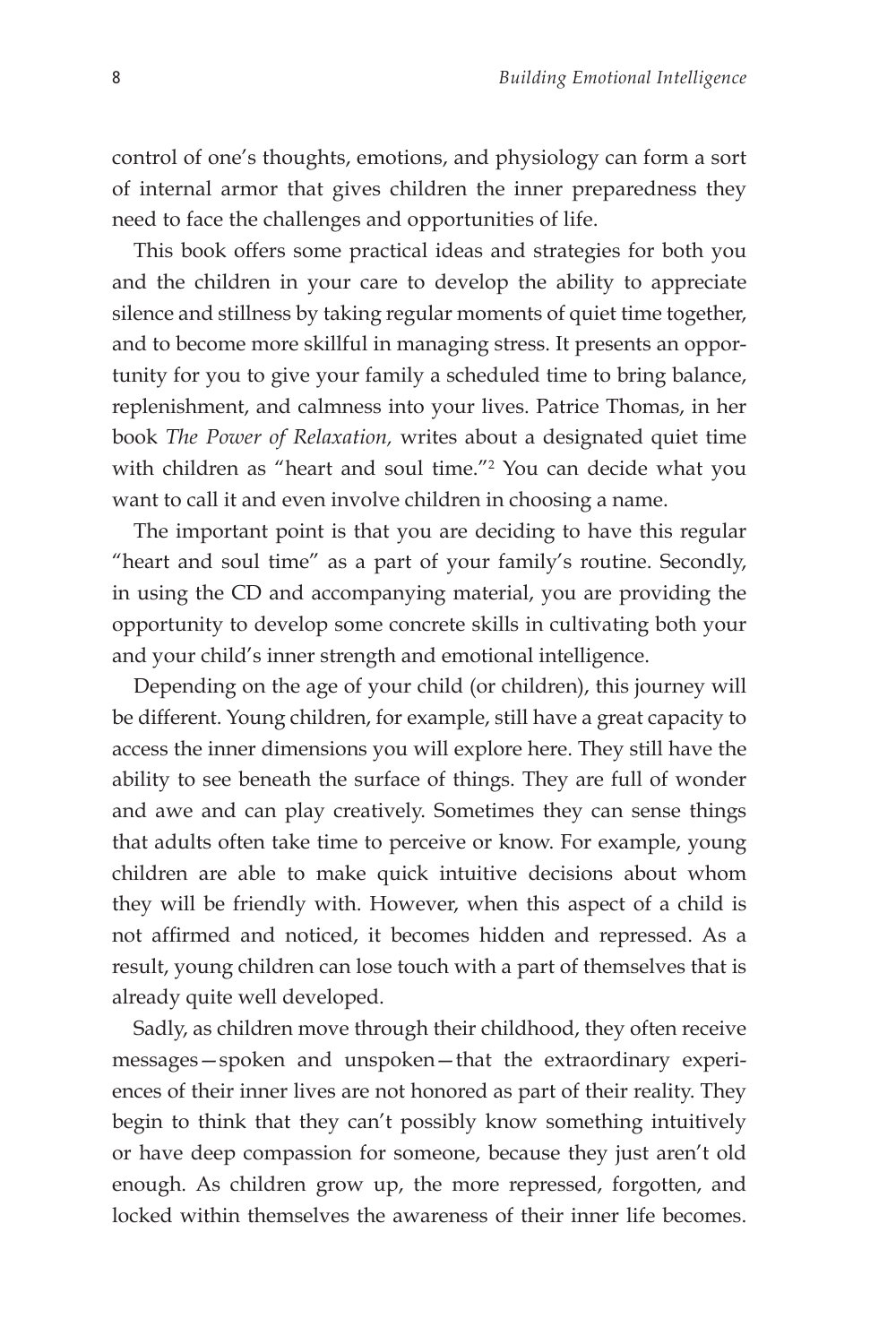Adolescence offers an opportunity to reopen this line of inquiry, yet young people at this stage are usually met by the adult tendency to ignore or trivialize transcendental experiences. What complicates matters is that few of us have experienced being nurtured in these ways ourselves. If we hope to be a part of cultivating this approach with our children, we will each need to find positive models and experiences that can show us how to live in a more integrated way.

We suggest that you start doing this kind of work with children as young as five years old. Children this age are looking for cues from parents about what is safe to explore and what is not. Doing these exercises with children of any age gives them a clear message that we value and recognize their inner capacities. And it is important to do them regularly to get the benefits that they can provide. The goal is to bring stillness and balance, through the use of these techniques, to every aspect of your life and your child's life. Although this book talks about parents taking the lead in teaching these skills to children at home, teachers also can offer these strategies in the classroom setting. All of the suggestions and approaches in this book are equally applicable and adaptable to both the home and school environment.

I have chosen to focus on two practices in this book and CD for building inner resilience and enhancing emotional intelligence in children:

- 1. Relaxing the body (through progressive muscle relaxation and a body scan exercise)
- 2. Focusing the mind (through a mindfulness exercise)

This chapter describes some of the benefits of teaching children to have a regular practice of stillness, and it includes a review of some of the research that informs the work.

Chapter 2 provides some guiding principles, and it focuses on the role of the adult in creating the welcoming learning environment necessary for this work to flourish.

Chapters 3, 4, and 5 are separate chapters for each of the following age groups: ages five to seven, eight to eleven, and twelve years and up. Each chapter includes exercises, tailored to the proper age group, to do both before and after listening to the CD. The CD itself offers a